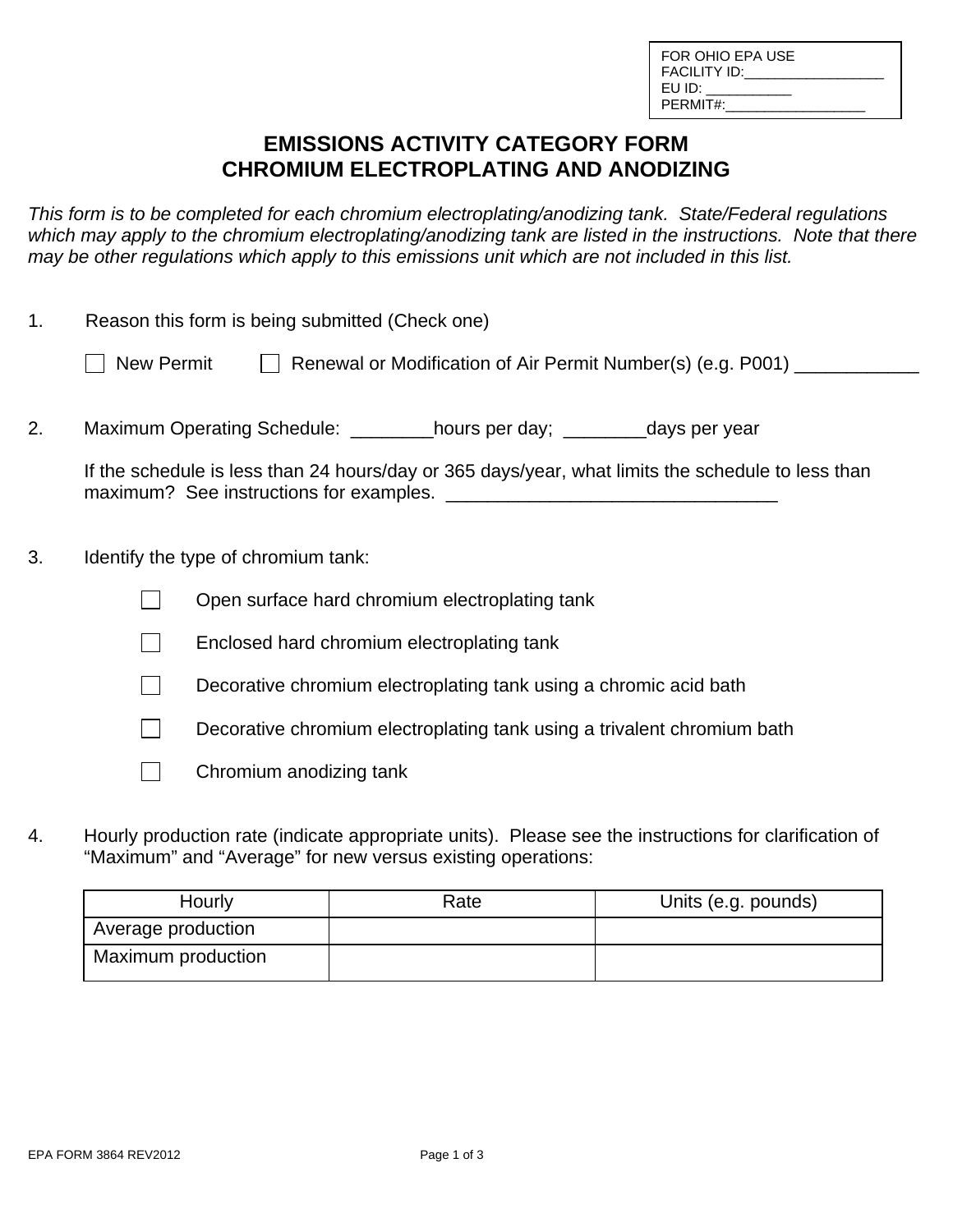5. Annual production rates (indicate appropriate units). Please see the instructions for clarification of "Maximum" and "Average" for new versus existing operations:

| Annual             | Rate | Units (e.g. pounds) |
|--------------------|------|---------------------|
| Average production |      |                     |
| Maximum production |      |                     |

6. Maximum rectifier capacity (in amperes)

|    | Does the tank have a nonresettable ampere-hour meter?<br>  Yes<br><b>No</b>                  |  |  |  |
|----|----------------------------------------------------------------------------------------------|--|--|--|
|    | No rectifier associated with this tank.                                                      |  |  |  |
| 7. | <b>Tank Dimensions</b>                                                                       |  |  |  |
|    |                                                                                              |  |  |  |
|    |                                                                                              |  |  |  |
| 8. | Type of air pollution control equipment to which this tank is vented (Check all that apply): |  |  |  |
|    | Composite mesh-pad (CMP) system                                                              |  |  |  |
|    | Packed-bed scrubber (PBS)                                                                    |  |  |  |
|    | PBS/CMP system                                                                               |  |  |  |

- $\Box$  Fiber-bed mist eliminator
- Other \_\_\_\_\_\_\_\_\_\_\_\_\_\_\_\_\_\_\_\_\_\_\_\_\_\_\_\_\_\_\_\_

 $\Box$  This tank is not vented to air pollution control equipment

Operating pressure drop range (inches of water): Minimum:\_\_\_\_\_\_\_\_ Maximum:\_\_\_\_\_\_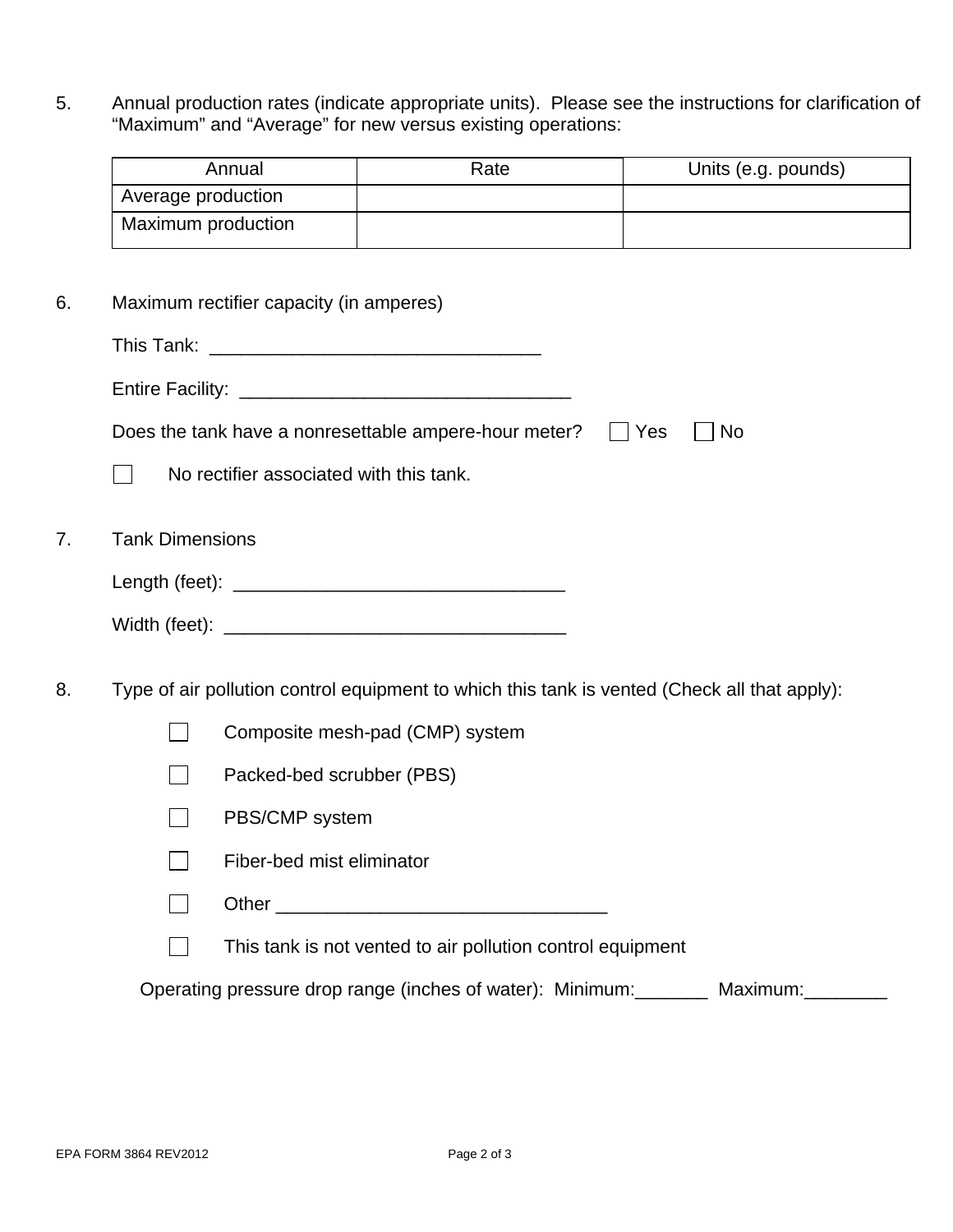9. Type of internal tank control methods (Check all that apply):

| Foam blanket                                                                   |             |
|--------------------------------------------------------------------------------|-------------|
| Minimum foam blanket thickness ______________________________ inches           |             |
| Chemical fume suppressant containing a wetting agent                           |             |
|                                                                                |             |
|                                                                                |             |
| Stalagmometer  <br>How is the surface tension measured? $  \cdot  $            | Tensiometer |
| Trivalent chromium bath that incorporates a wetting agent as a bath ingredient |             |
|                                                                                |             |
|                                                                                |             |
| None                                                                           |             |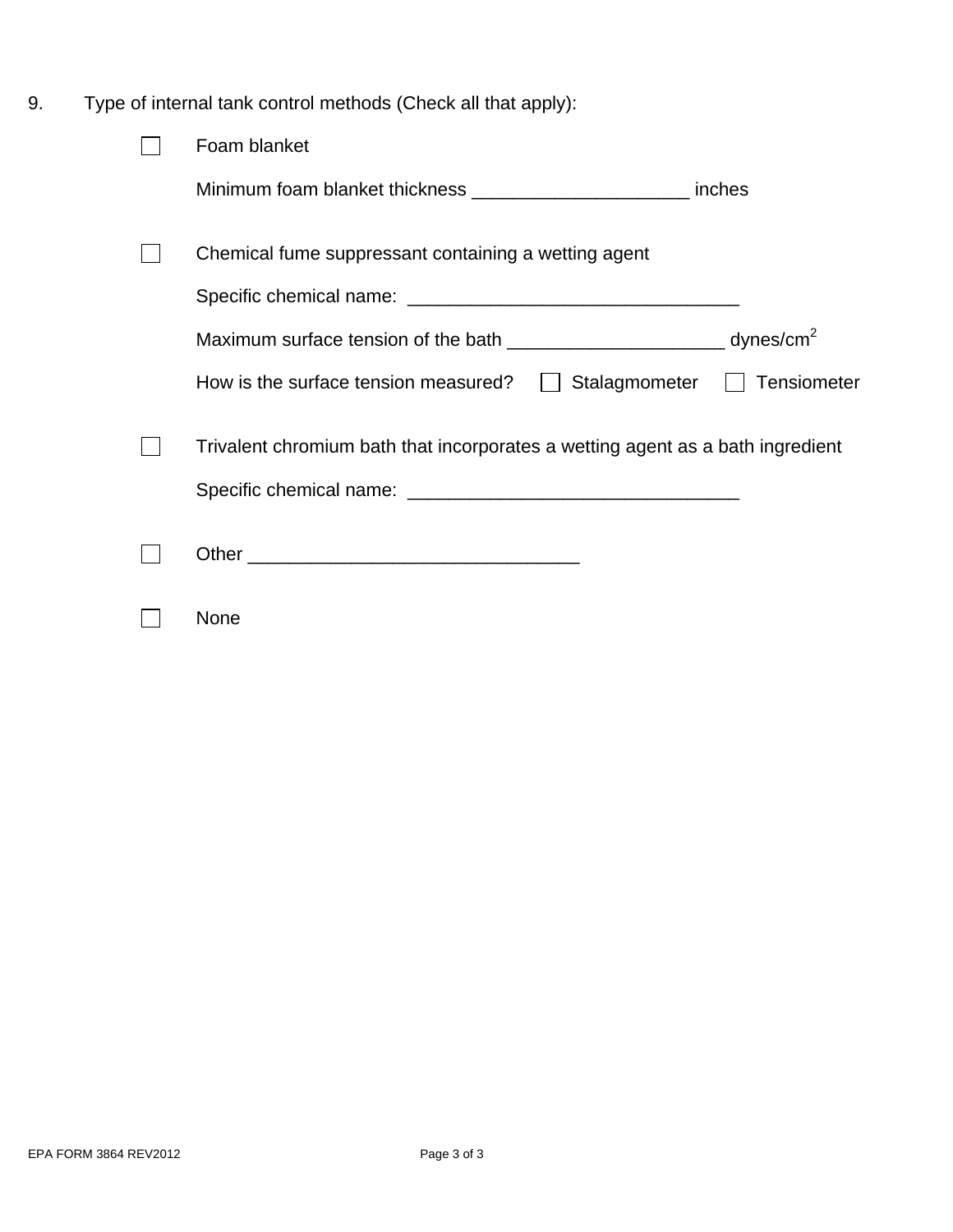# **INSTRUCTIONS FOR COMPLETION OF THE EMISSIONS ACTIVITY CATEGORY FORM FOR CHROMIUM ELECTROPLATING AND ANODIZING**

#### **GENERAL INSTRUCTIONS:**

Provide complete responses to all applicable questions. If an item does not apply to the emissions unit, write in "Not Applicable" or "NA". If the answer is not known, write in "Not Known" or "NK". If you need assistance in understanding a question after reading the instructions below, contact your Ohio EPA District Office or Local Air Agency for assistance. Submittal of an incomplete application will delay application review and processing. In addition, the application may be returned as incomplete if all applicable questions are not answered appropriately.

### **APPLICABLE REGULATIONS:**

*The following State and Federal Regulations may be applicable to chromium electroplating and anodizing. Note that there may be other regulations which apply to this emissions unit which are not included in this list.* 

- Federal: 40 CFR Part 63, (MACT) Subpart A (General Provisions), 40 CFR Part 63, (MACT) Subpart N (National Emission Standards for Chromium Emissions from Hard and Decorative Chromium Electroplating and Chromium Anodizing Tanks)
- State: 3745-31-02 (Permit to Install or Permit to Install and Operate) 3745-17-07 (Control of Visible Particulate Emissions from Stationary Sources) 3745-17-11 (Restrictions on Particulate Emissions from Industrial Processes)

If you would like a copy of these regulations, contact your Ohio EPA District Office or Local Air Agency. State regulations may also be viewed and downloaded from the Ohio EPA website at http://www.epa.state.oh.us/Default.aspx?tabid=2906 . Federal regulations may be viewed and downloaded at http://ecfr.gpoaccess.gov/cgi/t/text/textidx?sid=084ac55877a7478650e7a886163d820b&c=ecfr&tpl=/ecfrbrowse/Title40/40tab\_02.tpl .

### **CALCULATING EMISSIONS:**

U.S. EPA has developed emission factors for many types of emissions units and published them in a document titled "Compilation of Air Pollutant Emission Factors, AP-42", available from the following website: http://www.epa.gov/ttn/chief/ap42/index.html . See Chapter 12.20 (Electroplating).

In addition, manufacturers of some types of emissions units and most types of control equipment develop emissions estimates or have stack test data which you can request. Stack testing of the emissions may be done. Emissions unit sampling test data may be either for this emissions unit or a similar one located at the facility or elsewhere. You may develop your own emission factors by mass balance or other knowledge of your process, if you can quantify inputs and outputs accurately. You may be able to do this on a small scale or over a short period of time, if it is not practical during regular production. If you have control equipment, you may be able to quantify the amount of pollutants collected over a known time period or production amount. Any emission factor calculation should include a reference to the origin of the emission factor or control efficiency.

### **SPECIFIC INSTRUCTIONS:**

EPA FORM 3864 - INSTRUCTIONS Page 1 of 4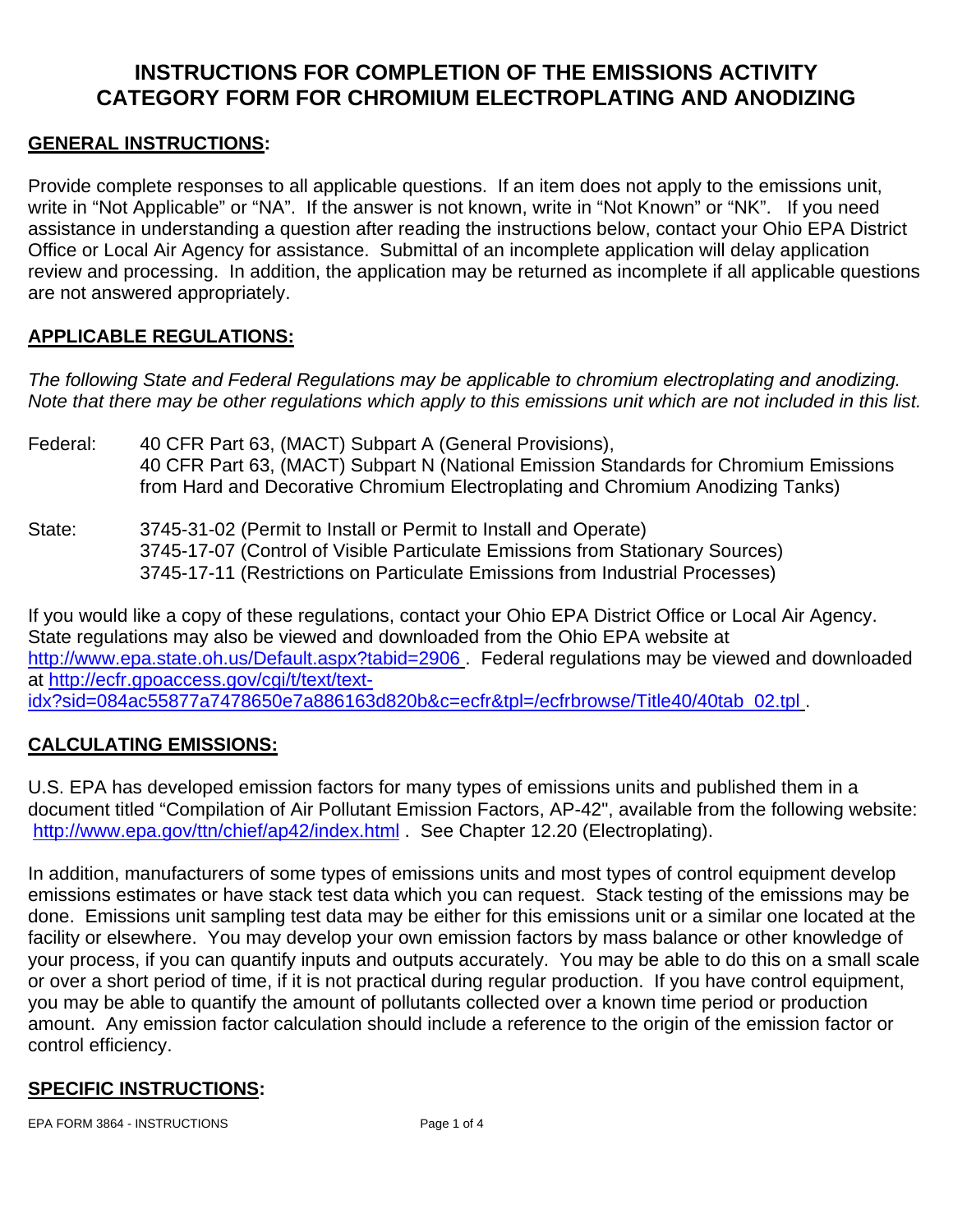- 1. Indicate whether this is an application for a new permit or an application for permit renewal. If applying for a permit renewal, provide the 4-character OEPA emissions unit identification number.
- 2. Provide the maximum number of hours per day and days per year the chromium electroplating or anodizing process is expected to operate. The following are examples of why the maximum number of hours per day may be less than 24 or the maximum number of days per year may be less than 365 (this list is not all-inclusive):
	- The facility can only operate during daylight hours.
	- The process can only operate within a certain range of ambient temperatures.
	- The process is limited by another operation (i.e., a bottleneck).
- 3. Identify the type of chromium tank by placing a check mark in the appropriate box.

"Hard chromium electroplating" means a process by which a thick layer of chromium (typically 1.3 to 760 microns) is electrodeposited on a base material to provide a surface with functional properties such as wear resistance, a low coefficient of friction, hardness, and corrosion resistance. In this process, the part serves as the cathode in the electrolytic cell and the solution serves as the electrolyte. Hard chromium electroplating process is performed at current densities typically ranging from 1,600 to 6,500 Amperes per square meter  $(A/m^2)$  for total plating times ranging from 20 minutes to 36 hours depending upon the desired plate thickness.

"Open surface hard chromium electroplating tank" means a chromium electroplating tank that is ventilated at a rate consistent with good ventilation practices for open tanks.

"Enclosed hard chromium electroplating tank" means a chromium electroplating tank that is equipped with an enclosing hood and ventilated at half the rate or less of an open surface tank of the same surface area.

"Decorative chromium electroplating" means the process by which a thin layer of chromium (typically 0.003 to 2.5 microns) is electrodeposited on a base metal, plastic, or undercoating to provide a bright surface with wear and tarnish resistance. In this process, the part(s) serves as the cathode in the electrolytic cell and the solution serves as the electrolyte. Typical current density applied during this process ranges from 540 to 2,400 Amperes per square meter  $(A/m^2)$  for total plating times ranging between 0.5 to 5 minutes.

"Chromium anodizing" means the electrolytic process by with an oxide layer is produced on the surface of a base metal for functional purposes (e.g., corrosion resistance or electrical insulation) using a chromic acid solution. In chromium anodizing, the part to be anodized acts as the anode in the electrical circuit, and the chromic acid solution, with a concentration typically ranging from 50 to 100 grams per liter (g/L), serves as the electrolyte.

4. State the average and maximum hourly production rates (indicate units) of the process operation. The average hourly production rate is the actual (for existing) annual production for the last full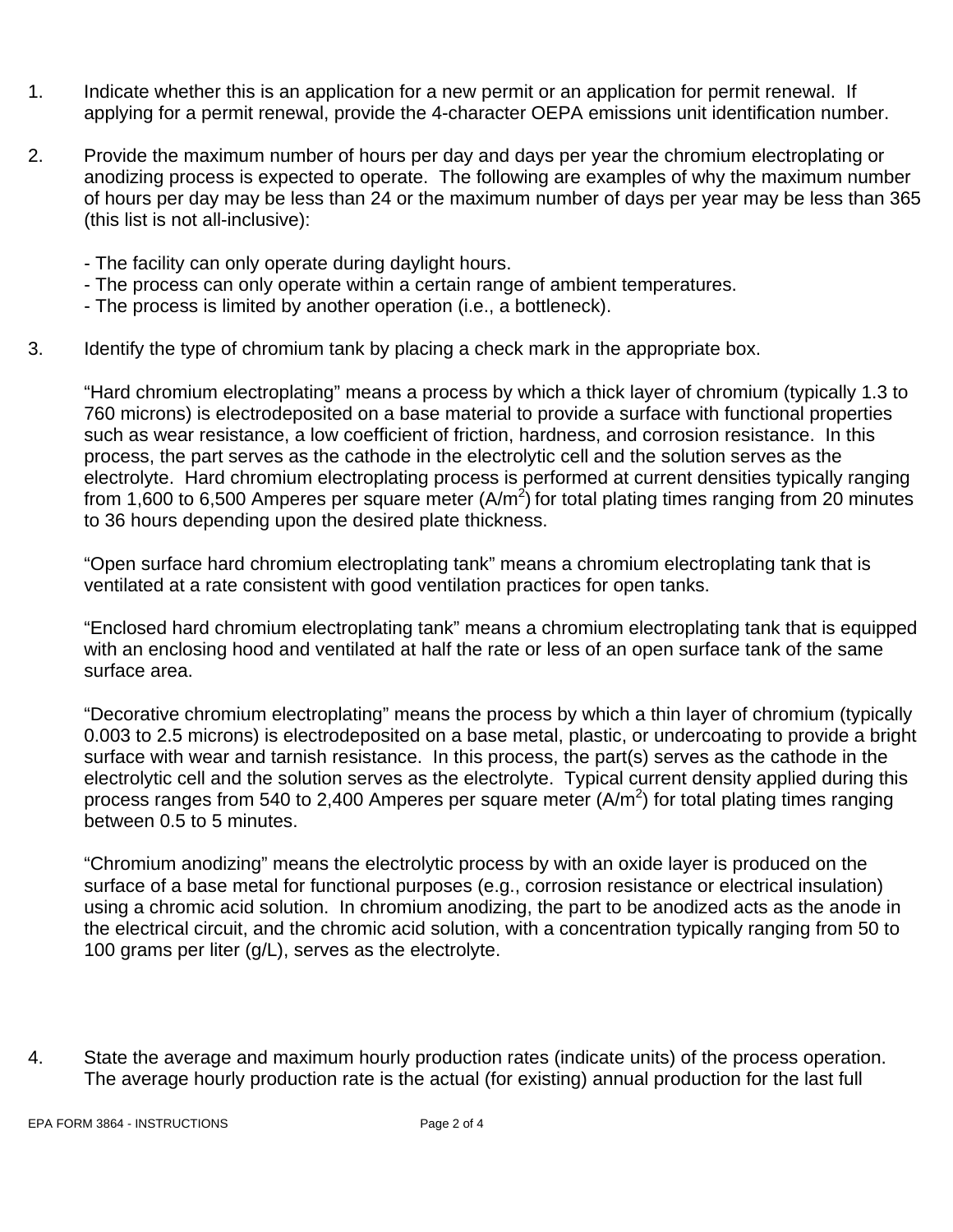calendar year or projected actual annual production (for new operations) divided by the total hours of operation for that process during the same calendar year or projected hours of production (for new operations).

Formula for average hourly production rate: actual or projected actual annual rate divided by the actual or projected actual annual hours of operation.

"Maximum" is defined as the operation's highest attainable production rate. This often is identified by the manufacturer as the "maximum design capacity" for equipment.

- 5. State the projected annual production and indicate the appropriate units (e. g., 10,000 tons of steel, 150,000 barrels of benzene, etc.). "Maximum" is defined as the operations highest attainable production rate. This often is identified by the manufacturer as the "maximum design capacity" for equipment.
- 6. Enter the maximum rectifier capacity for the individual tank covered by the permit and for the entire facility in amperes. Indicate whether or not the tank has a nonresettable ampere-hour meter. If there is no rectifier associated with the tank, mark the appropriate box.
- 7. Enter the length (longer horizontal measurement) and the width (shorter horizontal measurement, in feet, of the working portion (i.e., liquid surface area) of the chromium electroplating or anodizing tank.
- 8. Identify the control equipment that is used to control the emissions by placing a check mark in the appropriate box.

"Composite mesh-pad system" means an add-on air pollution control device typically consisting of several mesh-pad stages. The purpose of the first stage is to remove large particles. Smaller particles are removed in the second stage, which consists of the composite mesh pad. A final stage may remove any reentrained particles not collected by the composite mesh pad.

"Packed-bed scrubber" means an add-on air pollution control device consisting of a single or double packed bed that contains packing media on which the chromic acid droplets impinge. The packedbed section of the scrubber is followed by a mist eliminator to remove any water entrained from the packed-bed section.

"Fiber-bed mist eliminator" means an add-on air pollution control device that removes contaminants from a gas stream through the mechanisms of inertial impaction and Brownian diffusion. These devices are typically installed downstream of another control device, which serves to prevent plugging, and consist of one or more fiber beds. Each bed consists of a hollow cylinder formed from two concentric screens; the fiber between the screens may be fabricated from glass, ceramic plastic, or metal.

Identify the operating pressure drop range in inches of water as determined from the most recent stack test that demonstrated that the emissions unit was in compliance.